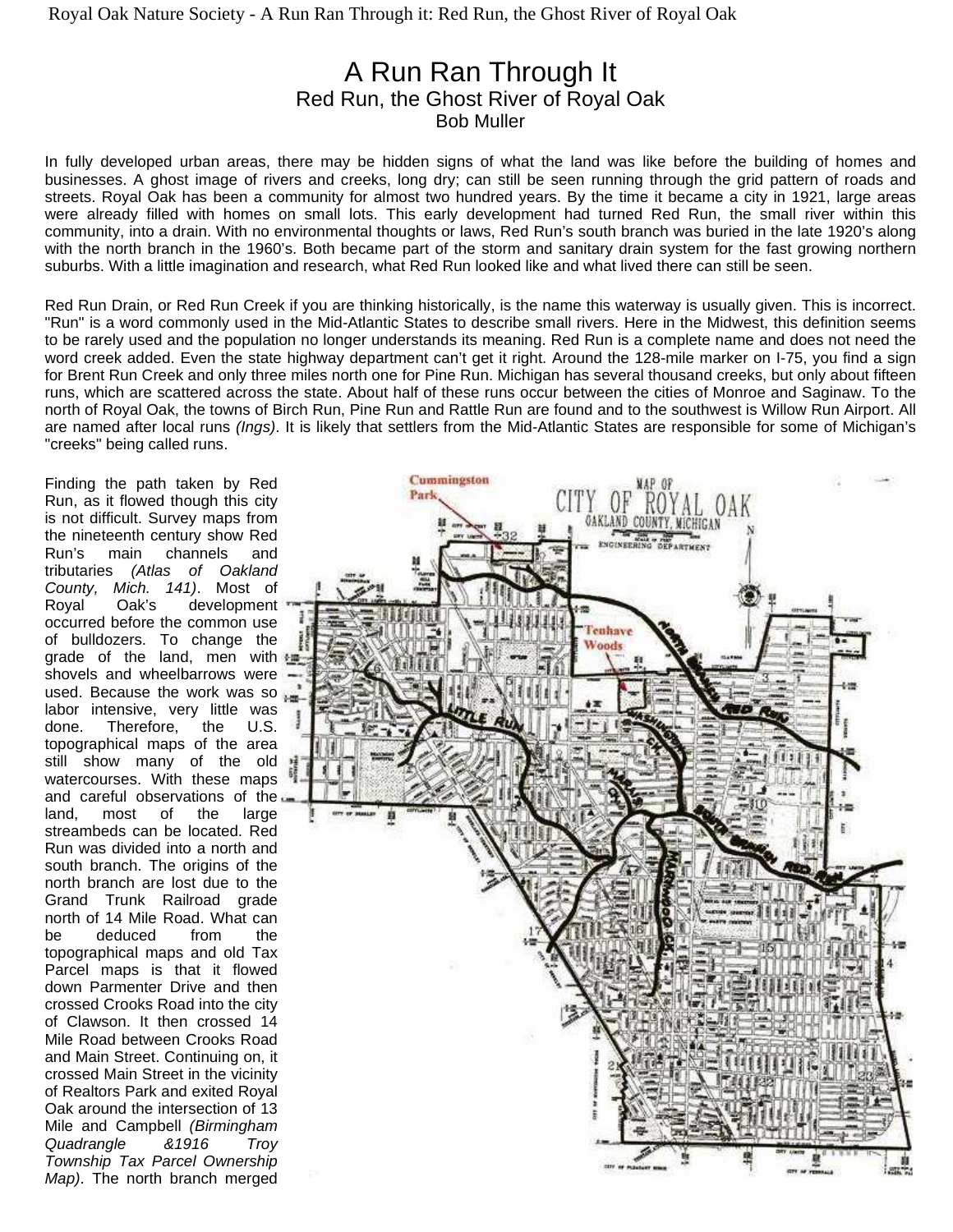### Royal Oak Nature Society - A Run Ran Through it: Red Run, the Ghost River of Royal Oak

with the south branch in Madison Heights to form Red Run's main channel (Warren Quadrangle). On the north branch just south of 14 Mile Road, there was a water-powered sawmill built by James G. Johnson in 1825**.** It was reported to have been able to cut 2,000 feet of lumber per day during the spring (Crossman 49). Daniel McMahon, who lived on Elmhurst in the early 1960s, remembers the north branch. "It flowed where Parmenter Drive is today. We caught fish and crawfish in it. I never saw tadpoles in it; the current was too fast for them. I don't know what kind of fish they were, we called them all minnows back then." He went on to describe the creek as 4-5 feet wide and at the most 18-20 inches deep. It must have already been canalized, as he mentioned that it had steep deep banks. Apparently nothing lived in the Run past a plating company at 14 Mile Road and Crooks. The run was buried in a six-foot drain tile about 1967-1968; this was the end of free flowing water in Royal Oak (McMahon).

Red Run's south branch entered Royal Oak crossing Woodward just north of Catalpa and then followed Vinsetta, which meanders along the old channel. At this point, Vinsetta was a flat flood plain. Today you can still see its old concrete bridges crossing the grassy boulevard where Red Run once flowed. Continuing down Vinsetta, the flood plain slowly turned into a ravine that now has houses built into its sides. From there, it ran though a deep ravine in Wagner Park then through the country club that bears its name. It exited Royal Oak at Twelve Mile Road and Campbell (Birmingham Quadrangle). Prior to entering Royal Oak, the area is too flat for topographical maps to be of use. According to Walter Muller, a long time resident of the area, "It started in a swamp near Nine Mile Road then crossed Ten Mile Road at Webbers Greenhouse (now the Pineville subdivision). It then ran through Rackham Golf Course, Huntington Woods and Berkley"(Muller). These were the routes of the main courses of Red Run.

The small tributaries leave less of a mark on the land and topographical maps. Therefore, it takes more effort to locate the old streambeds. There were four main tributaries, three on the north side and one on the south. The longest tributary named the Little Run, started in what is now Northwood shopping center (Penney and Lance 269). It crossed Woodward and can still be seen as a small ditch winding through Memorial Park. This ditch is the only part of the waterway within Royal Oak that still regularly holds water. It passed through where Royal Oak Golf Course is now and crossed 13 Mile Road, west of the Grand Trunk Railroad tracks. Bill Newman remembers standing on the corner of Maplewood and Bonnieview throwing rocks into the creek in 1930. Bill also knew of a photo, showing the development of the area, with sidewalks in place and the Little Run flowing between them (Newman). With this information and careful observations, you can see where the Little Run crossed Webster as well as an old creek bed in the schoolyard behind Jane Adams. The topographical map then clearly shows Little Run joining the South branch where Laurome Drive enters Vinsetta. The Little Run is the only tributary that a name can be found for. The other three tributaries have been given names in this paper for clarity, but these names are not based on historical records. The shortest tributary, "Marais Creek," ran only a few blocks from Royal through a depression in Marais Park to Vinsetta. The third tributary, "Washington Creek," started in back of where the Royal Oak Senior/Community Center now stands. It crossed Thirteen Mile Road around Gwen Court and wound its way to Washington Avenue, where it intersected the north side of Vinsetta *(Birmingham quadrangle)*. It is easy to follow this streambed, since every place it would have crossed an east-west street, there remains a valley. There was a large cranberry bog between Woodward Ave. and the railroad along Eleven Mile Road (Historical Tour Map of Royal Oak, Michigan). This bog was probably the beginning of the only tributary, "Marywood Creek," that was on Red Run's south side. It flowed behind Dondero High School, up Marywood Drive, and though a wide ditch in Waterworks Park before entering what was Red Run (Royal Oak Quadrangle). This completes the physical path of Red Run and its main tributaries within Royal Oak. (see fig. 1).

This information lets us visualize the path of the Run and its tributaries, but what would Red Run have looked like? Red Run was a major tributary of the Clinton River; so looking at the remaining tributaries may provide some clues. Paint Creek, which flows through downtown Rochester, is a good example. It is 10-20 feet wide and has clear cool water flowing through flood planes and deep ravines. The banks are heavily forested and the bottom varies from mud to sand or gravel. The water depth changes from a few inches over the gravel to several feet deep over the softer substrates. Many small streams run into Paint Creek, most from large swamps or cold bogs. This description probably provides the best guess as to what Red Run looked like.

Long time residents of Royal Oak will be familiar with the pond and windmill that can be seen off Main Street just north of Twelve Mile Road. What they may not know is that this pond is the only natural water source left in the city (Perkins 78). Originally, a small stream flowed along Aqua Court feeding this pond. During high water in the spring there was a small stream that flowed out of this pond into Red Run. This still occurs, although now it drops though a sewer grate into the buried Run below. Fish lived in the pond until a few years ago when it seems that a winterkill eliminated them. Snapping turtles and bullfrogs can be found in the pond, so some aquatic life still lives in Royal Oak (Gabler)**.**

With the loss of Red Run, many animals that depended on a permanent water source disappeared. Ducks, herons and kingfishers would have been among the birds living along the Run. Just north of Royal Oak, the Big Beaver drain flows through Troy, undoubtedly named for one of its past residents. Beaver, muskrats and other aquatic mammals would have been found here. An abundance of turtles, frogs, crawfish and aquatic insects were common. A review of fish collecting records at the University of Michigan and DNR Clinton River assessment shows that 85 species (this includes non-natives) of fishes have been found in the upper Clinton River system (Bailey; Francis). The author's own collecting in the Clinton River system has produced one fish not listed by U of M or the DNR sampling, the blackstripe killifishes. This brings the count to 86 species in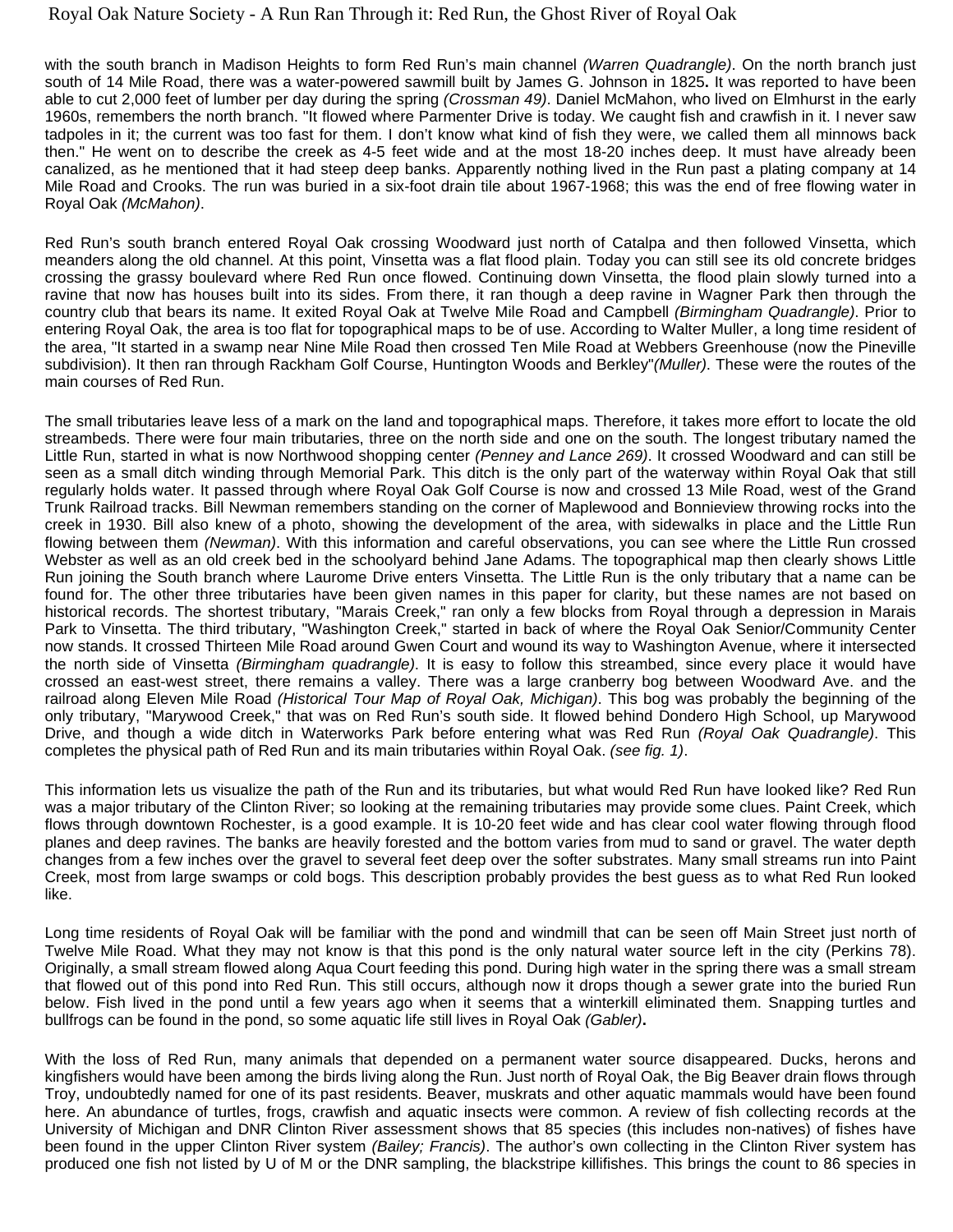## Royal Oak Nature Society - A Run Ran Through it: Red Run, the Ghost River of Royal Oak

20 families that are or were found in the upper Clinton River (see table 1). Only one written record of fish in Royal Oak could be found. It is a story of children swimming in Red Run while their father fished. The children let his stringer of fish go as a joke and it washed down stream where he stepped on the bullheads with his bare feet (Perkins 192-193). I was able to interview two people that remember the Run in Royal Oak and one that lives along the uncovered portion today. Wallace Gabler remembers carp and suckers in the Run, and also hearing from family members that there were smelt runs before it was covered over. (Gabler). Jim Ellison remembers fishing with his grandfather on the banks of the South Branch at Iroquois and Vinsetta for Chubs in 1926. Jim also recalls that the run was about 5 to 6 feet wide at this point (Ellison). Steve Guc, whose backyard backs up to Red Run just north of 15 Mile Road in Sterling Heights, has seen many longnose gar in the Run (Guc). All of these fishes and many other aquatic animals permanently disappeared with the loss of Red Run.

The entire state of Michigan with all its diverse aquatic habitats supports 124 species of native fishes. It is amazing to know that over half of those fishes could have existed in these neighborhoods (Bailey). What were some of the 78 species of native fishes that could have lived here (Bailey; Francis)? The sunfish family, a unique North American, group was well represented. Large and small mouth bass, along with rock bass, green sunfish, longear sunfish, pumpkinseeds, bluegill and black crappie would have been found in deep holes. Several kinds of darters, the "hummingbirds" of North American fish, would definitely have lived in the Run. Rainbow and greenside darters would be found in the shallow gravel riffles. Fantail and Johnny darters would be seen where there were large rocks for them to breed under. In the muddy weedy areas there would be least and Iowa darters. The largest family of fish in North America, the minnows, is also the family with the largest number of species, nineteen, found in the Clinton River. Three of the minnows found in the Clinton River turn brilliant red during their spawning season, northern redbelly dace, rosyface shiner and redfin shiner. Another unusual feature of our minnows is the development of tubercles during their spawning season. Tubercles are horny growths on the skin and fins of the fishes. Most minnows develop tubercles on their heads but the stoneroller has its complete body covered. Stonerollers are also nest builders; they pile up pebbles until their have a mound sometimes several feet in diameter and eight inches high. These nests would have been visible in the deep gravel riffles. Several other species of minnows and suckers also build nests and many other kinds of fishes will spawn over the top of these nests. The author has seen hundreds of rosyface shiners spawning on a white sucker nest. At the same time, several other species minnows and darters were swarming through the breeding frenzy getting an easy meal. Along the Run's edges, in the grass and roots hanging in the water, you would find brook sticklebacks. The male sticklebacks build nests of piece of plants and guard their eggs. In this same area five-inch long central mudminnow would be slowly stalking their prey. Mudminnows aren't minnows at all, but relatives of pike. Only four species of mudminnows exist, with three found in the United States. The Bullheads and their dwarf venomus relatives the madtoms would represent the catfishes. In sandy spots with a build up of detritus, buried and out of site would be the larva of our native lampreys. There they would remain for years filter feeding until they metamorphous into adults, spawn and die. Imagine walking to a park in Royal Oak and being able to fly fish for brook trout. Sadly nothing is left of the diversity of fishes that once lived here.

Red Run is gone forever; it has disappeared underground. The increased drainage has permanently lowered the water table, drying up the small streams and ponds of Royal Oak. Even though the dry streambeds remain, the most that will accumulate are a few puddles on a rainy day. If this city were developing now, instead of one hundred year ago, this small river system would be lined with parks. There would be places for fishing, for bird watching and for small boys to get wet and catch frogs. Instead, people drive their cars through the streets, never knowing what was here. Only a few, with eyes wide open, can see the ghost of the river and are able to look into the past.

#### **Table 1**

#### **List of Fishes Found in the upper Clinton River**  \* Not native

|                      | Lampreys (Petromyzontidae)                                                                                                                                                                            |                          | <b>Mudminnows (Umbridae)</b>                                                                                                                     |
|----------------------|-------------------------------------------------------------------------------------------------------------------------------------------------------------------------------------------------------|--------------------------|--------------------------------------------------------------------------------------------------------------------------------------------------|
| 2.<br>З.<br>4.<br>5. | Chestnut Lamprey, <i>Ichthyomyzon castaneus</i><br>Northern Brook Lamprey, I. fossor<br>Silver Lamprey, I. Unicuspisr<br>American Brook Lamprey, Lampetra appenix<br>Sea lamprey, Petromyzon marinus* |                          | 52. Central Mudminnow, Umbra limi                                                                                                                |
|                      |                                                                                                                                                                                                       |                          | Smelts (Osmeridae)                                                                                                                               |
|                      |                                                                                                                                                                                                       | 53.                      | Rainbow Smelt, Osmerus mordax*                                                                                                                   |
|                      | Gars (Lepisosteidae)                                                                                                                                                                                  |                          | <b>Trouts (Salmonidae)</b>                                                                                                                       |
| 6.                   | Longnose Gar, Lepisosteus osseus                                                                                                                                                                      | 54.<br>55.<br>56.<br>57. | <b>Brook Trout, Salvelinus fontinalis</b><br>Rainbow Trout, Oncorhynchus mykiss*<br>Chinook Salmon, O. tshawyscha*<br>Brown Trout, Salmo trutta* |
|                      | <b>Bowfin (Amidae)</b>                                                                                                                                                                                |                          |                                                                                                                                                  |
|                      | Bowfin. Amia calval                                                                                                                                                                                   |                          |                                                                                                                                                  |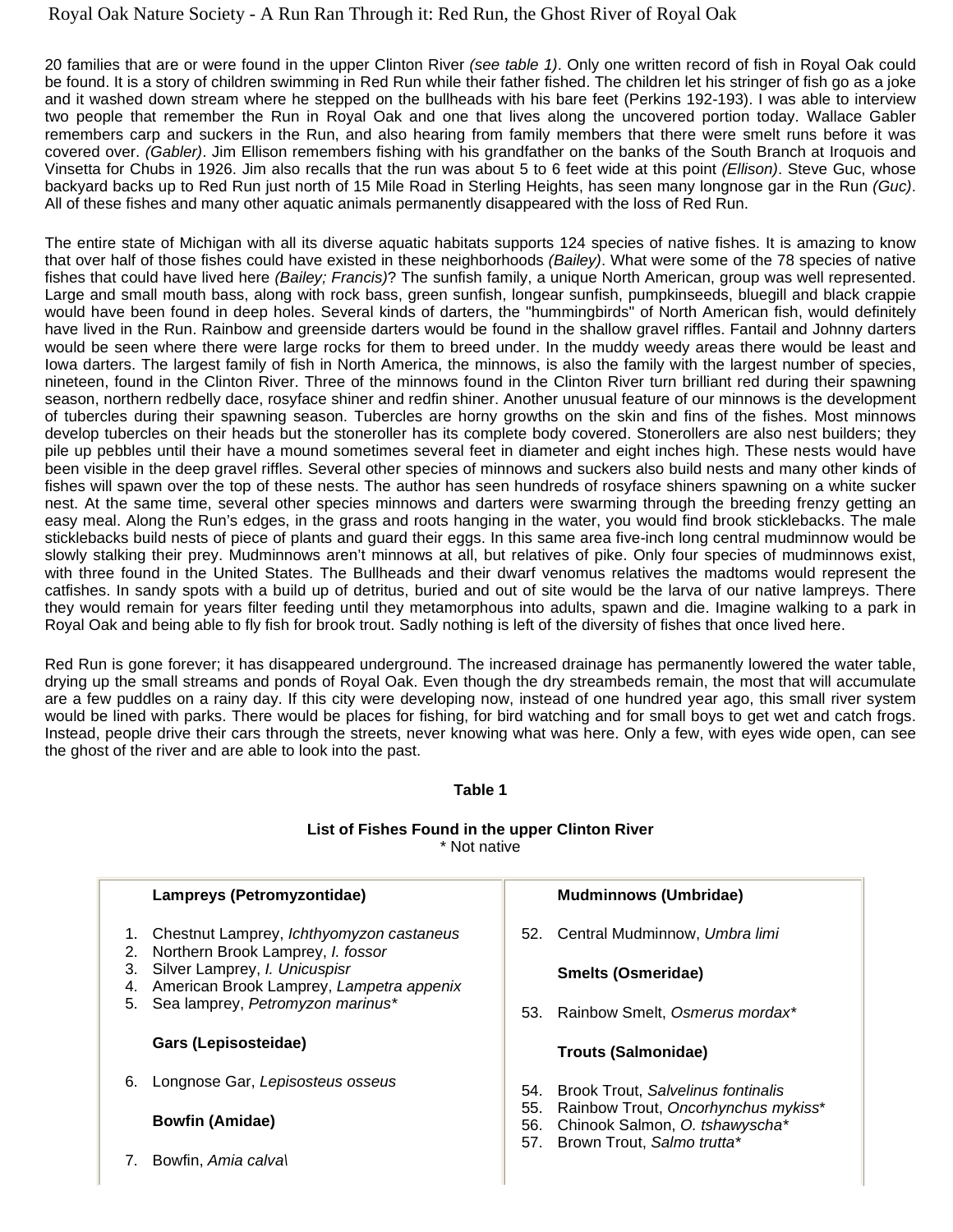### **Shads (Clupeidae)**

8. Gizzard Shad, Dorosoma cepedianum

## **Minnows (Cyprinidae)**

- 9. Central Stoneroller, Campostoma anomalum
- 10. Goldfish, Carassius auratus\*
- 11. Carp, Cyprinus carpio\*
- 12. Spotfin Shiner, Cyprinella spiloptera
- 13. Brassy Minnow, Hybognathus hankinsoni
- 14. Striped shiner, Luxilus chrysocephalus
- 15. Common Shiner, L. cornutus
- 16. Redfin Shiner, Lythrurus umbratilis
- 17. Horneyhead Chub, Nocomis biguttatus
- 18. River Chub, N. micropogon
- 19. Gold Shiner, Notemigonus crysoleucas
- 20. Pugnose Shiner, Notropis anogenus
- 21. Emerald Shiner, N. atherinodes
- 22. Bigmouth Shiner, N. dorsalis
- 23. Blackchin Shiner, N. heterodon
- 24. Blacknose Shiner, N. heterolepis
- 25. Spottail Shiner, N. hudsonius
- 26. Rosyface Shiner, N. rubellus
- 27. Sand Shiner, N. stamineus
- 28. Mimic Shiner, N. volucellus
- 29. Northern Redbelly Dace, Phoxinus eos
- 30. Bluntnose Minnow, Pimephalus notatus
- 31. Fathead Minnow, P. promelas
- 32. Blacknose Dace, Rhinichthys atratulus
- 33. Creek Chub, Semotilus atromaculatus

### **Suckers (Catostomidae)**

- 34. White Sucker, Catostomus commersoni
- 35. Lake Chubsucker, Erimyzon sucetta
- 36. Northern Hog Sucker, Hypentelium nigricans
- 37. Spotted Sucker, Minytrema melanops
- 38. Silver Redhorse, Moxostoma anisurum
- 39. Black Redhorse, M. duquesnei
- 40. Golden Redhorse, M. ertyhrurum
- 41. Shorthead Redhorse, M. macrolepidotum

### **Catfishes (Icaluridae)**

- 42. Black Bullhead, Ameriurus melas
- 43. Yellow Bullhead, A. natalis
- 44. Brown Bullhead, A. nebulosus
- 45. Channel Catfish, Ictalurus punctatus
- 46. Stonecat, Noturus flavus
- 47. Tadpole Madtom, N. gyrinus
- 48. Brindled Madtom, N. miurus
- 49. Northern Madtom, N. stigmosus

### **Pikes (Esocidae)**

- 50. Grass Pickerel, Esox americanus vermiculatus
- 51. Northern Pike, E. lucius

# **Trout-Perch (Percopsidae)**

58. Trout-Perch, Percopsis omiscomaycus

### **Killifishes (Fundulidae)**

- 59. Banded Killifish, Fundulus diaphanous
- 60. Blackstripe Killifish, F. notatus

### **Silversides (Atherinopsidae)**

61. Brook Silverside, Labidesthes sicculus

### **Sticklebacks (Gasterosteidae)**

62. Brook Stickleback, Culaea inconstans

### **Sculpins (Cottidae)**

63. Mottled Sculpin, Cottus bairdi

### **Sunfishes (Centrarchidae)**

- 64. Rock Bass, Ambloplites rupestris
- 65. Green Sunfish, Lepomis cyanellus
- 66. Pumpkinseed, L. gibbosus
- 67. Bluegill, L. macrochirus
- 68. Longear Sunfish, L. megalotis
- 69. Smallmouth Bass, Micropterus dolomieu
- 70. Largemouth Bass, M. salmoides
- 71. White Crappie, Pomoxis annularis
- 72. Black Crappie, P. nigromaculatus

### **Perches (Percidae)**

- 73. Greenside Darter, Etheostoma blennioides
- 74. Rainbow Darter, E. caeruleum
- 75. Iowa Darter, E. exile
- 76. Barred Fantail Darter, E. f. flabellare
- 77. Least Darter, E. microperca
- 78. Johnny Darter, E. nigrum
- 79. Orangethroat Darter, E. spectabile
- 80. Log Perch, Percina caprodes
- 81. Channel Darter, P. copelandi
- 82. Blackside Darter, P. maculata
- 83. Yellow Perch, Perca flavescens
- 84. Walleye, Stizostedion vitreum

#### **Drum (Sciaehidae)**

85. Freshwater Drum, Aplodinotus grunniens

### **Gobies (Gobiidae)**

86. Round Goby, Neogobius melanostomus\*